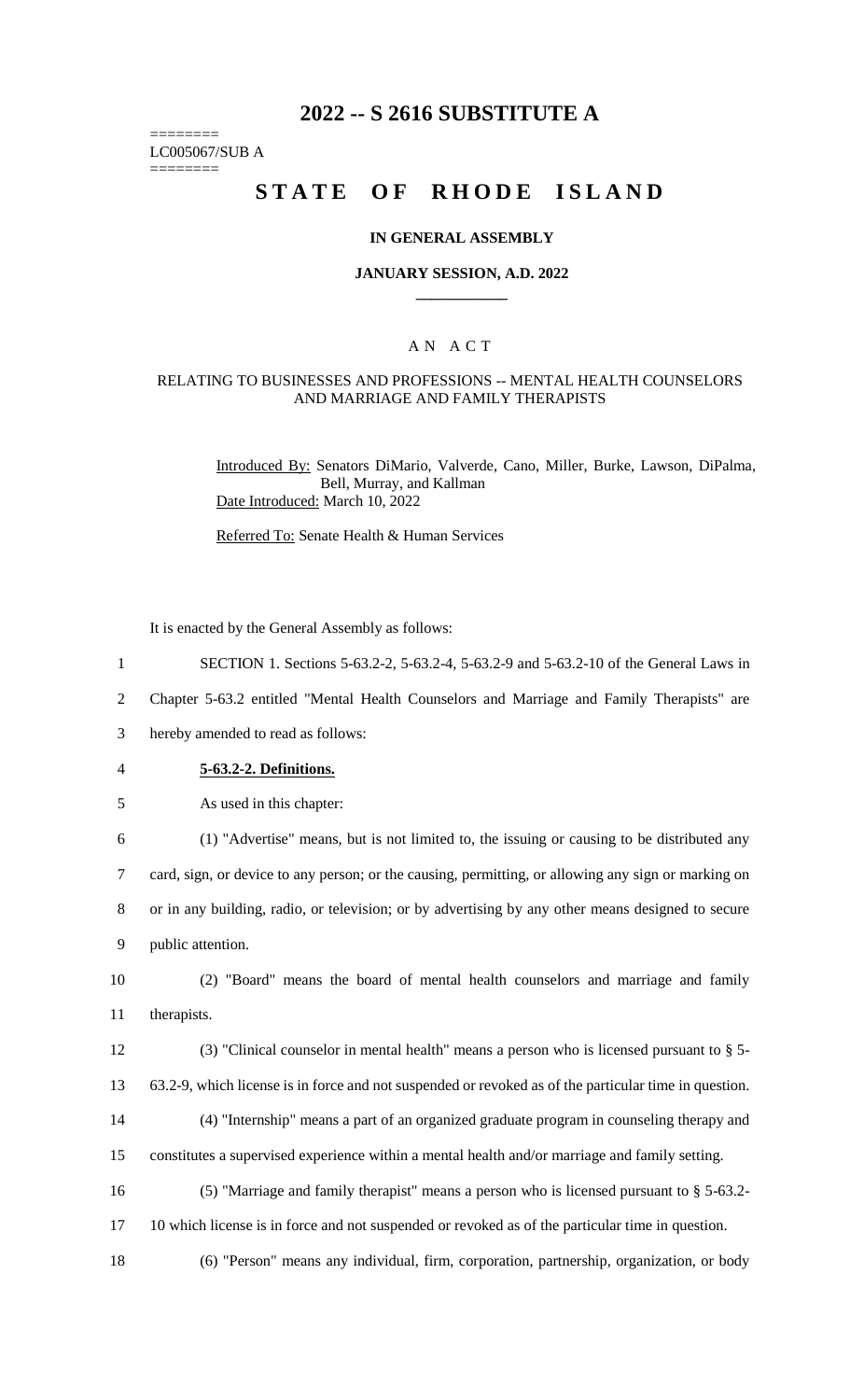politic.

 (7) "Practice of clinical mental health counseling" means the rendering of professional services to individuals, families, or groups for monetary compensation. These professional services include:

 (i) Applying the principles, methods, and theories of counseling and/or psychotherapeutic techniques to define goals and develop a treatment plan of action aimed toward the prevention, treatment, and resolution of social, mental, and emotional dysfunction and intra or interpersonal disorders in persons diagnosed at intake as non-psychotic and not presenting medical problems; and

 (ii) Engaging in psychotherapy of a nonmedical nature, utilizing supervision when appropriate, and making referrals to other psychiatric, psychological, or medical resources when the person is diagnosed as psychotic or presenting a medical problem.

 (8) "Practice of marriage and family therapy" means the rendering of professional services to individuals, family groups, couples, or organizations for monetary compensation. These professional services include applying principles, methods, and therapeutic techniques for the purpose of resolving emotional conflicts; modifying perceptions and behavior; enhancing communications and understanding among all family members; and the prevention of family and individual crisis. Individual marriage and family therapists shall also engage in psychotherapy of a nonmedical and non-psychotic nature with appropriate referrals to psychiatric resources.

 (9) "Practicum" means a part of an organized graduate program in counseling therapy and constitutes a supervised experience within the graduate counseling program.

 (10) "Qualified supervision" means the supervision of clinical services in accordance with standards established by the board under the supervision of an individual who has been recognized by the board as an approved supervisor.

 (11) "Recognized educational institution" means any educational institution that grants a bachelor's, master's, or doctoral degree and is recognized by the board of mental health counselors and marriage and family therapists or a recognized postgraduate clinical training program as 28 specified in §§ 5-63.2-9(2) 5-63.2-9 and 5-63.2-10(2) 5-63.2-10.

 (12) "Use a title or description of" means to hold oneself out to the public as having a particular status by means of stating on signs, mailboxes, address plates, stationery, announcements, calling cards, or other instruments of professional identification.

**5-63.2-4. Composition of board -- Appointment, terms, and removal of members.**

 The director of the department of health, with the approval of the governor, shall appoint nine (9) electors as members of the board. Three (3) shall be clinical mental health counselors, at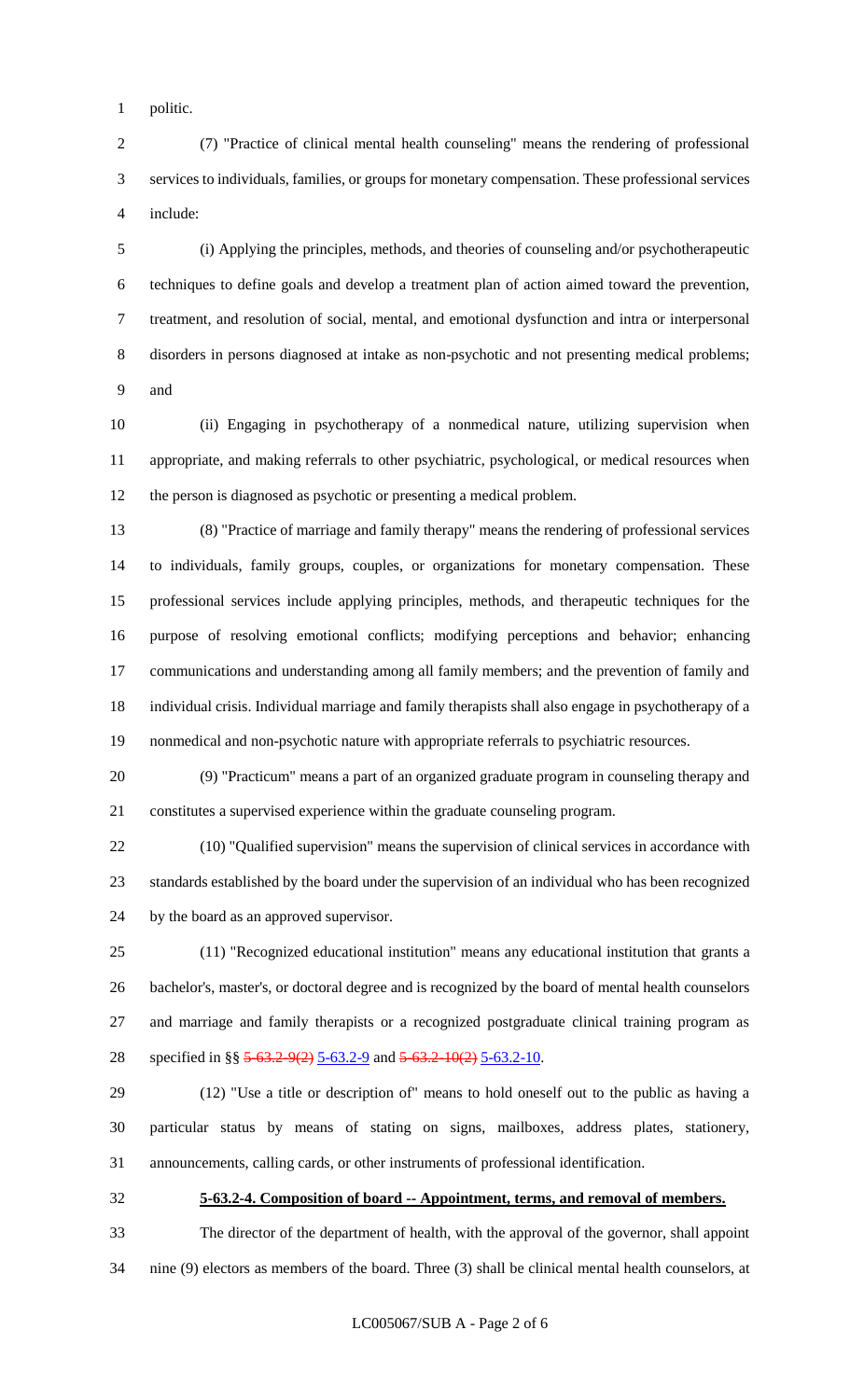1 least two (2) of whom shall meet the qualifications of  $\S 5-63.2-95-63.2-9(b)$  and have at least five (5) years of private practice experience in mental health counseling; three (3) shall be marriage and family therapists, who shall be clinical marriage and family therapists who meet the qualifications 4 of  $\S$  5-63.2-10 5-63.2-10(b) and have at least five (5) years of private practice experience in marriage and family therapy; three (3) shall be members of the public. Commencing September 1996, the director of the department of health shall appoint one clinical mental health counselor for one year; one clinical mental health counselor for two (2) years; one clinical mental health counselor for three (3) years; one marriage and family therapist for one year; one marriage and family therapist for two (2) years; one marriage and family therapist for three (3) years; one public member for two (2) years; and two (2) public members for three (3) years. After this, all terms of appointments shall be for three (3) years. In no instance shall a person serve more than six (6) consecutive years on the board. **5-63.2-9. Qualifications of licensed clinical mental health counselors Qualifications of licensed clinical mental health counselor associates and licensed clinical mental health counselors.** (a) An applicant for licensure shall submit to the board written evidence on forms furnished 17 by the division of professional regulation that the applicant: The department shall issue the appropriate license to applicants who meet the qualifications in this section. (1) Prerequisites for licensure of a clinical mental health counselor associate. A license as 20 a "clinical mental health counselor associate" shall be issued to an applicant who meets the 21 following qualifications:  $\left(\frac{1}{1}\right)$  Is of good character; and  $\left( \frac{2}{i} \right)$  Has received a graduate degree specializing in counseling/therapy from a college or university accredited by the New England Association of Schools and Colleges, or an equivalent regional accrediting agency, and that has the approval by a cognizable national or regional 26 certifying authority; and  $\frac{(3)(iii)}{27}$  Has completed sixty (60) semester hours or ninety (90) quarter hours within his or her graduate counseling/therapy program; and

 $\left(4\right)\left(iv\right)$  Has completed a minimum of twelve (12) semester hours or eighteen (18) quarter hours of supervised practicum and a minimum of one calendar year of supervised internship consisting of twenty (20) hours per week, or its equivalent, with emphasis in mental health counseling supervised by the department within the college or university granting the requisite degree or by an accredited postgraduate clinical training program recognized by the United States 34 Department of Education, or education and/or experience that is deemed equivalent by the board;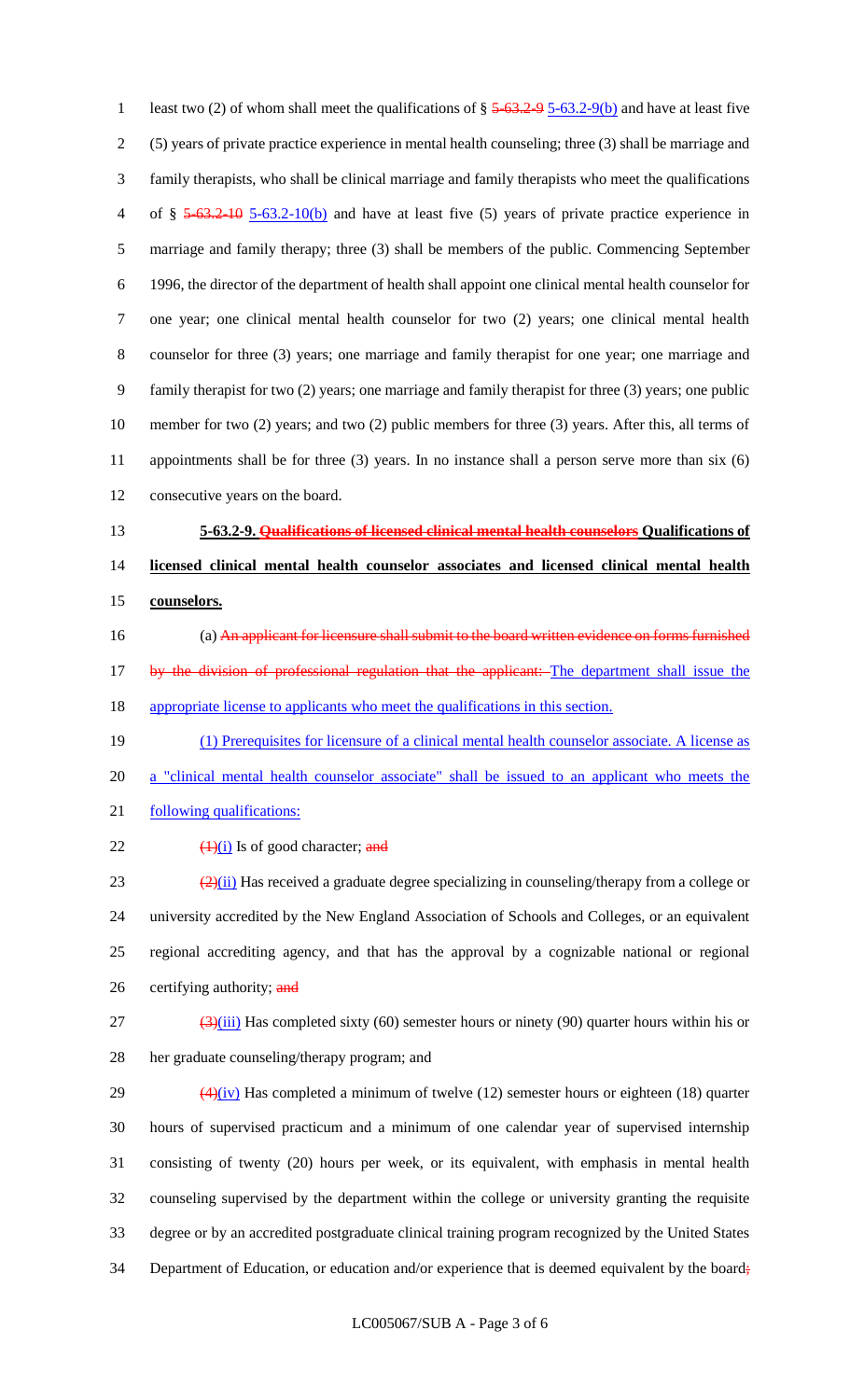and  $\frac{1}{2}$ 

| $\overline{2}$ | (2) Prerequisites for licensure of a clinical mental health counselor: A license as a "clinical"                                 |
|----------------|----------------------------------------------------------------------------------------------------------------------------------|
| 3              | mental health counselor" shall be issued to an applicant who meets the following qualifications:                                 |
| 4              | (i) Is licensed under this chapter as a mental health counselor associate;                                                       |
| 5              | $\frac{5}{2}$ (ii) Has completed a minimum of two (2) years of relevant postgraduate experience,                                 |
| 6              | including at least two thousand (2,000) hours of direct client contact offering clinical or counseling                           |
| $\tau$         | or therapy services with emphasis in mental health counseling subsequent to being awarded a                                      |
| 8              | master's degree, certificate of advanced graduate study, or doctorate; and                                                       |
| 9              | $\left(\frac{6}{111}\right)$ Has a minimum of one hundred (100) hours of post-degree supervised case work                        |
| 10             | spread over a two-year (2) period; provided, that the supervision was provided by a person who, at                               |
| 11             | the time of rendering the supervision, was recognized by the board as an approved supervisor; and                                |
| 12             | $\left(\frac{7}{2}\right)$ Has passed, to the satisfaction of the board, an examination conducted by it to                       |
| 13             | determine the applicant's qualification for licensure as a clinical mental health counselor or is                                |
| 14             | applying for licensure under the provisions of $\S$ 5-63.2-15.                                                                   |
| 15             | (b) A candidate shall be held to have qualified for licensure as a clinical mental health                                        |
| 16             | counselor associate, or a clinical mental health counselor upon the affirmative vote of at least four                            |
| 17             | (4) members of the board, two (2) of whom must be mental health counselors on the board.                                         |
|                |                                                                                                                                  |
| 18             | 5-63.2-10. Qualifications of licensed marriage and family therapists Qualifications of                                           |
| 19             | licensed marriage and family therapist associates and licensed marriage and family                                               |
| 20             | therapists.                                                                                                                      |
| 21             | (a) An applicant for licensure shall submit to the board written evidence on forms furnished                                     |
| 22             | by the division of professional regulation that the applicant: The department shall issue the                                    |
| 23             | appropriate license to applicants who meet the qualifications of this section.                                                   |
| 24             | (1) Prerequisites for licensure of a marriage and family therapist associate. A license as a                                     |
| 25             | "marriage and family therapist associate" shall be issued to an applicant who meets the following                                |
| 26             | qualifications:                                                                                                                  |
| 27             | $\frac{1}{1}$ Is of good character; and                                                                                          |
| 28             | $\frac{2(2)(ii)}{2}$ Has completed a graduate degree program specializing in marital and family therapy                          |
| 29             | from a college or university accredited by the New England Association of Schools and Colleges,                                  |
| 30             | or an equivalent regional accreditation agency; and                                                                              |
| 31             | $\frac{(\lambda)(iii)}{(\lambda)(iv)}$ Has completed sixty (60) semester hours or ninety (90) quarter hours within his or        |
| 32             | her graduate degree program specializing in marital and family therapy; and                                                      |
| 33             | $\frac{4 \lambda_{\text{1}}}{\lambda_{\text{2}}}$ Has completed a minimum of twelve (12) semester hours or eighteen (18) quarter |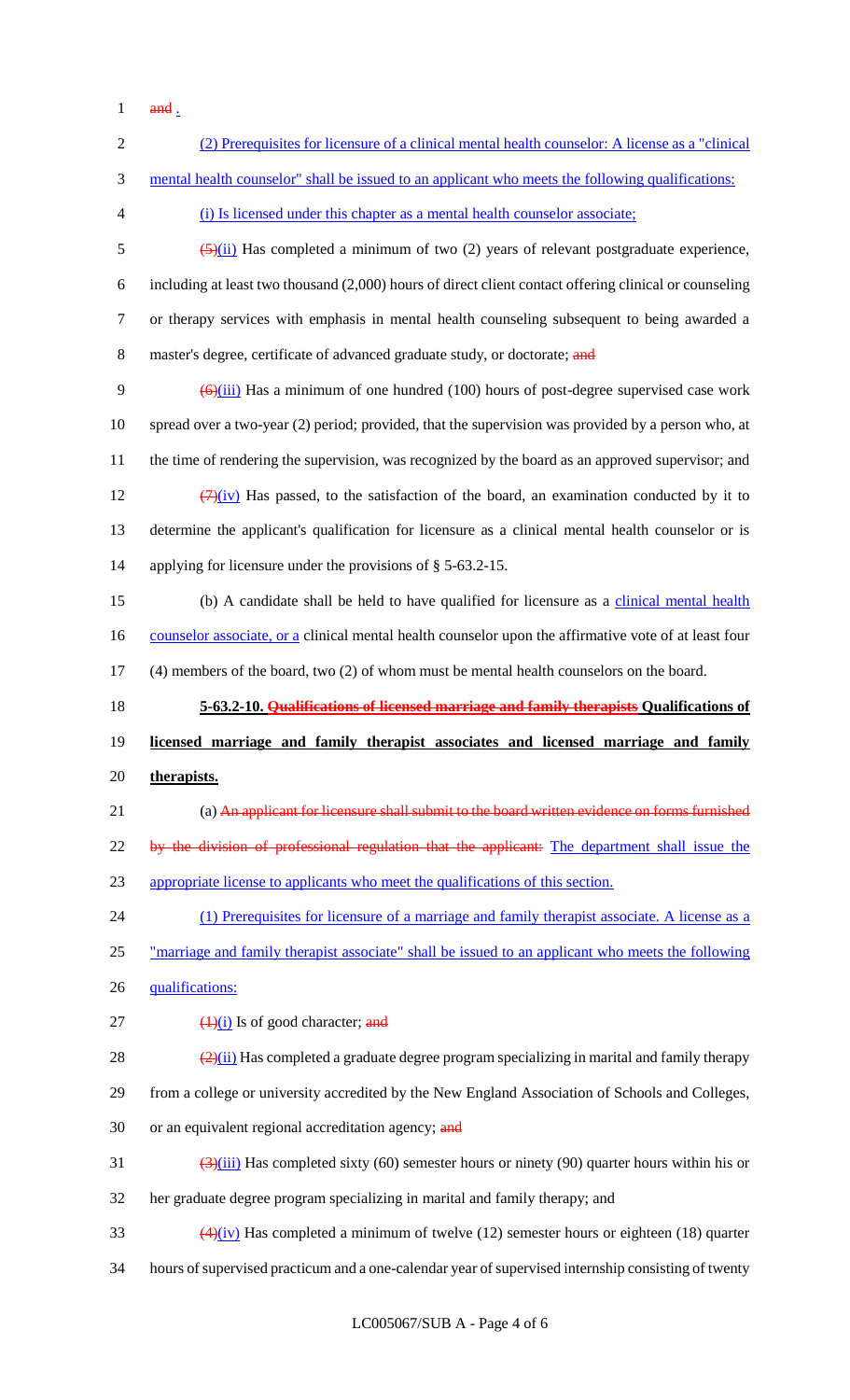(20) hours per week, or its equivalent, with emphasis in marriage and family therapy supervised by the department within the college or university granting the requisite degree or by an accredited postgraduate clinical training program, approved by the commission on accreditation for marriage and family therapy education recognized by the United States department of education, or 5 education and/or experience that is deemed equivalent by the board; and  $\frac{1}{2}$ 

- 6 (2) Prerequisites for licensure of a marriage and family therapist. A license as a "marriage 7 and family therapist" shall be issued to an applicant who meets the following qualifications:
- 8  $(5)(i)$  Has had a minimum of two (2) years of relevant postgraduate experience, including 9 at least two thousand (2,000) hours of direct client contact offering clinical or counseling or therapy 10 services with emphasis in marriage and family therapy subsequent to being awarded a master's 11 degree or doctorate; and
- 12  $\left(\frac{\Theta}{ii}\right)$  Has had a minimum of one hundred (100) hours of post-degree supervised case work 13 spread over two years (2); provided, that the supervision was provided by a person who, at the time 14 of rendering the supervision, was recognized by the board as an approved supervisor; and
- 15  $(7)(iii)$  Has passed to the satisfaction of the board an examination conducted by it to 16 determine the applicant's qualifications for licensure as a marriage and family therapist or is 17 applying for licensure under the provisions of § 5-63.2-15.
- 18 (b) A candidate shall be qualified for licensure as a marriage and family therapist associate, 19 or a marriage and family therapist upon the affirmative vote of at least four (4) members of the
- 20 board, two (2) of whom must be marriage and family therapists on the board.
- 21 SECTION 2. This act shall take effect upon passage.

======== LC005067/SUB A ========